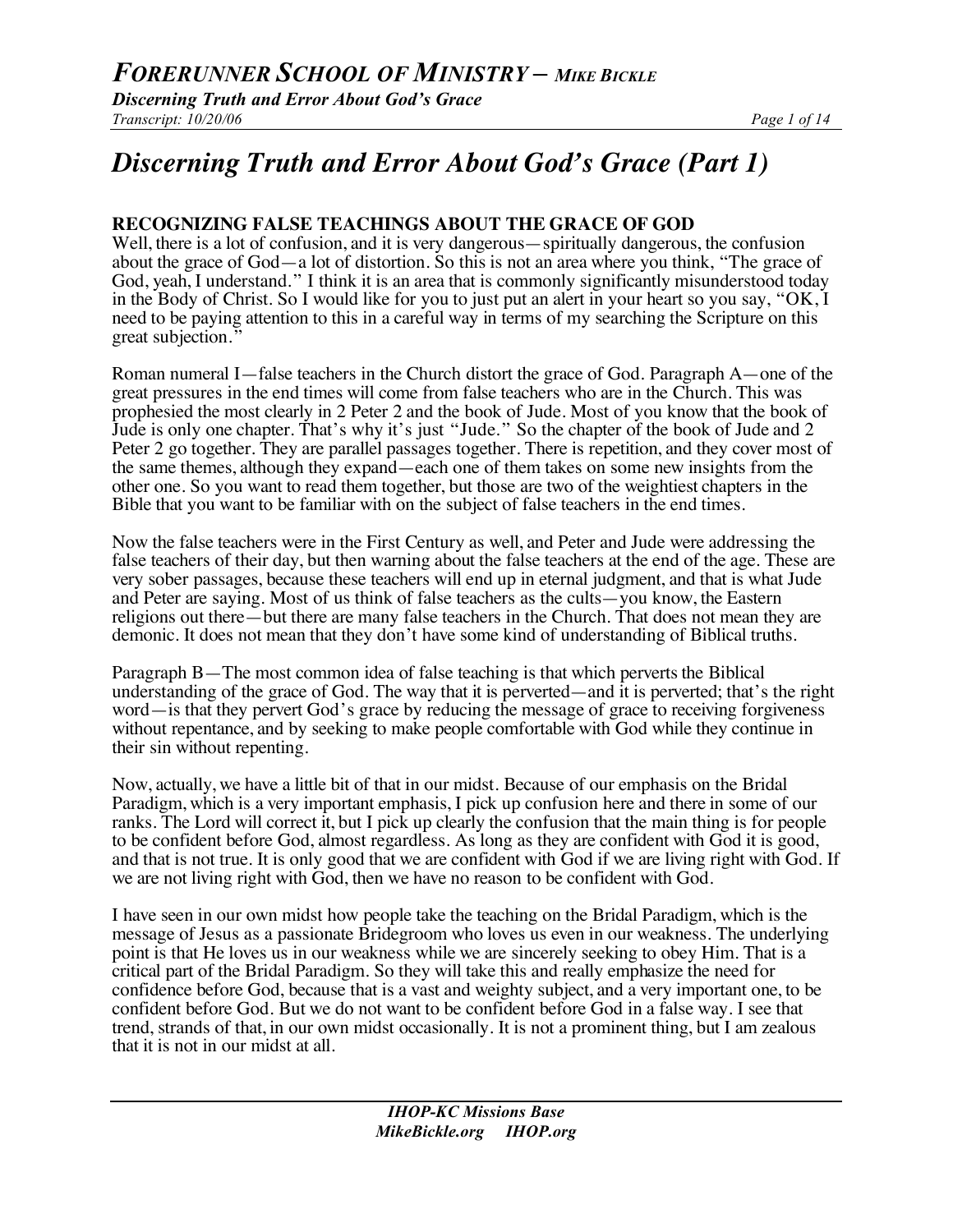We want people confident before God. We want to talk about His infinite mercy, we want to talk about His kindness, His passion, and His longing for us, but we must respond to Him in wholeheartedness. Now, our wholeheartedness is flawed. It's weak. It's inconsistent. But it is still a longing to be right, it is a longing to be consistent, it's a longing to be full. So I do not know anybody's wholeheartedness that is perfect, but when we see its weakness and its failures, then we respond and reach: "Oh God, we are concerned about this. We want to be fully Yours in all the areas of life." That's the wholeheartedness that I am talking about.

I am not talking about sinless perfection. I am talking about a sincere longing and desire for every area of our life to line up with the Lord, and I do not know anybody who is doing, who is walking it out one hundred percent, but I know a lot of people who are aiming for it, who really want it to be true in their life.

It says in Jude 4, "certain men have crept in unnoticed." Now, that is the key word: "unnoticed." They are teachers in the Body of Christ, and nobody has noticed that they are off -base. It doesn't mean they crept into the meeting unnoticed, you know—they sat on the back row and nobody saw them. They are teachers in the Body of Christ. They are up front teaching, but they haven't been noted as being a false teacher. Here's what they do: "These men, they turn the grace of God into lewdness" (Jude 4, paraphrased). That is what the New King James says. The other translations say "licentiousness" or "ungodliness," meaning they preach the grace of God in a way that makes people comfortable living in sin while they are claiming grace. That's what that verse means, that they turn the grace of God into lewdness. It means the people are comfortable to live in their immorality and claim grace, and say, "Well, praise God His grace is here. Brother, that is what grace is for."

Yes, grace does cover us in great sins when we repent of those sins. The grace of God does not cover us while we live in them because we just have this positive view of God. It says, "These men actually deny the Lord Jesus Christ" (Jude 4, paraphrased). Their teaching denies what Jesus came for and what He died for. They deny the purpose of what Jesus was about at His coming.

## **THE GRACE OF GOD: WHAT IT IS AND WHAT IT DOES**

Paragraph C—The true grace of God inspires us to deny lust. It gives us power to walk godly. Titus chapter 2: "The grace of God that brings salvation has appeared" (Titus 2:11), and here is what the grace of God does. When it is really the New Testament teaching on grace, it teaches us to deny ungodliness, and it teaches us to deny worldly lusts. And if your teaching, if your insight into grace is not teaching you to deny lusts in your heart—not just lust of sexual impurity, but pride and all kinds of lusts. Lust has many, many dimensions. If your understanding of grace is not inspiring you to deny your anger, your covetousness, your pride, your immorality of any sort—if it is not pushing you, pressuring your spirit, inspiring you to deny it, then you don't understand the teaching of grace. You've got a wrong idea of what grace is about.

Grace is not that which makes us comfortable while we are sinning. Grace is that which God gives us, that when we sin, the grace of God convinces us to repent of it, and it does give us confidence to have a new beginning right now—today, this minute—and we can be first-class citizens in His kingdom that very hour. So grace *does* give us confidence, but it is critical that it is confidence after we repent. If we have confidence *before* we repent, it is a false teaching on grace.

There is much of that going around in the Body of Christ today. Like I said, I am not overly concerned because I know our leadership team, and we are zealous that this does not take root in our midst. But every now and then, I see little signs of this, and I go, "No, no, no, let's get this thing back on the main stream of the Word of God."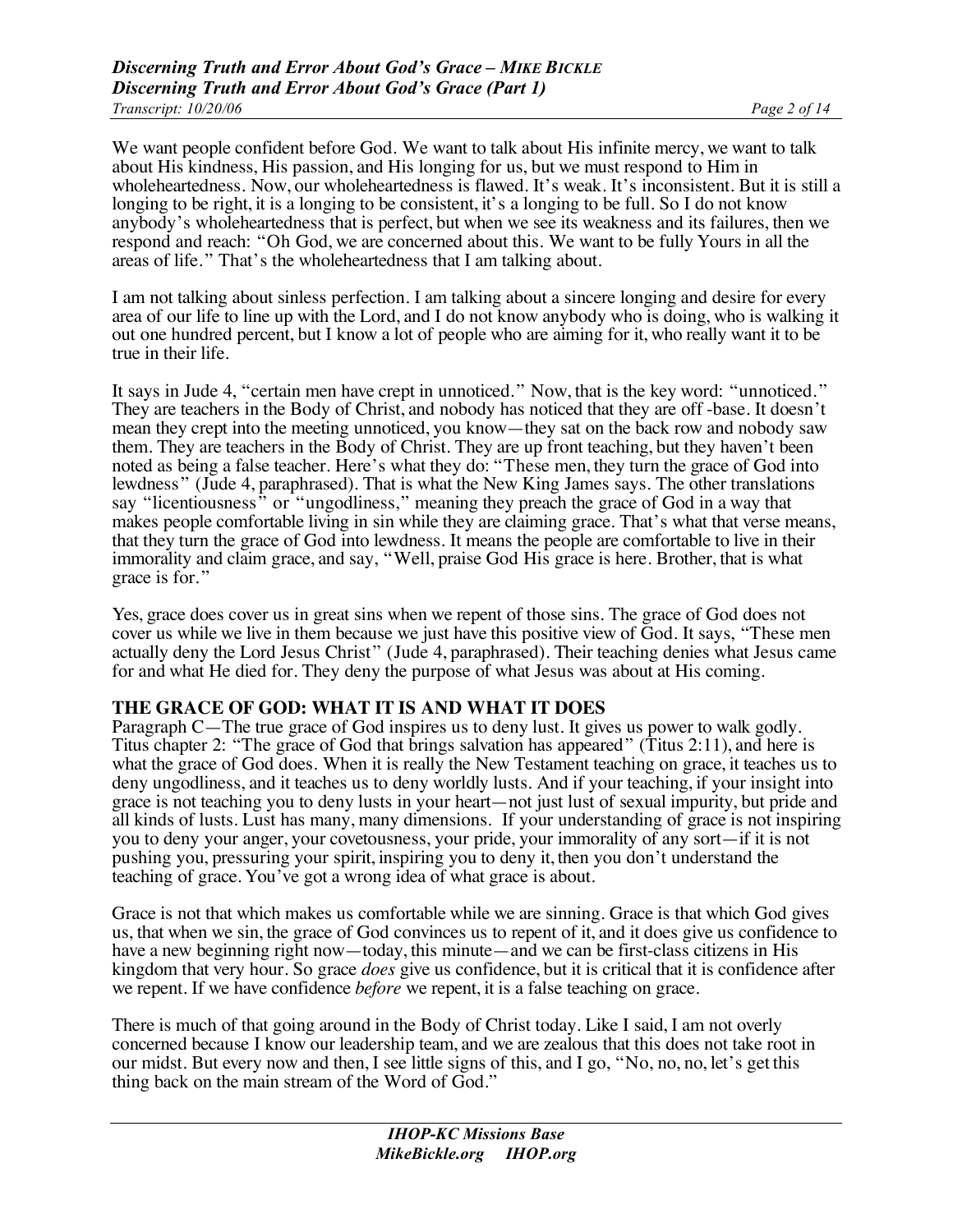Paragraph D—Much of the grace teaching in the Body of Christ today—and I say this word measuredly. I do not want to be a hotshot. I do not want to be negative in an undue way. I want to be accurate. I do not want to be negative or positive. I want to be accurate. I have thought on this word I am using much, and I believe it is true. I believe much teaching in the Church in the West today is not true grace teaching. I believe the Church in the West is, as a whole, significantly in a different pathway from the grace that compels people to live abandoned and righteous on the inside—not just righteous on external things (although that is good, too). But I am talking about longing to live out the Sermon on the Mount at the heart level.

It is distorted because it empowers people to compromise. It is a grace teaching that makes sins small, like, "Hey, who cares? Boys will be boys. That is how it is. God understands, you know? Praise God. Thank You for grace." We just keep on in drunkenness and lewdness and immorality and all kinds of unclean speech and many, many things. We just say, "Well, hey, grace. What about the Bride of Christ?" and it is a perversion of a very holy and precious thing in God's sight.

Now, many have grown up in their church setting in—I am talking about in our own midst here, you know, the thousand or so folks who are here in the full-time sense, whether they are Bible school students or interns. Their primary occupation right now is to do this thing called the IHOP– KC Missions Base. I think of that thousand, and many of them grew up in church settings where the grace of God was taught in a perverse way. They did not know it, and even to this day, they might not know that the grace of God was presented where Jesus was like a big Santa Claus trying to make our life happier. He was with us and saying, "Hey, things are going to get better. Hang in there."

So even in our own midst, when I teach on grace, I find that there is a very easy, natural resistance to the truth of it because it is new. They think, "No, I've heard about grace." I hear a lot of time, " Well, where is the grace in that teaching?"

I respond, "You have to have the right definition of what grace is to ask that question in a right way."

So many who come, and even are in our midst, have come from five, ten, or fifteen years of a spiritual atmosphere where grace was really minimized. True grace was distorted, and the Sermon on the Mount type of living was not the premier thing with which the grace of God was packaged. If it is not packaged to a call to live that way, then it is not the true grace message. It really isn't. It is something other than what the apostles were teaching, and it is very, very common in our nation today.

#### **RECOGNIZING FALSE TEACHERS**

Paragraph E—What is a false teacher? Those who do not hold to the main and plain doctrines of Scripture. That is a very simple definition. The first one is the easier one to recognize. Jude said, "They deny the Lord Jesus" (Jude 4, paraphrased). They deny Him, false teachers do, by denying the main doctrines, for instance the doctrine, the true doctrine that Jesus is the only way to salvation.

More and more teachers in the Body of Christ—and I am talking about many on TV, many big ministries are becoming really—they are uncomfortable with the narrowness of that position, and they are saying, "Well, you know, who knows? God only knows." They begin to deny the Lord Jesus in this, but they would not imagine that, "No, no, I am preaching grace." That is not preaching grace. That is denying the Lord Jesus Christ, is what that is. More common is the false teacher who denies Jesus by denying the plain teachings of grace, which are in relationship to holy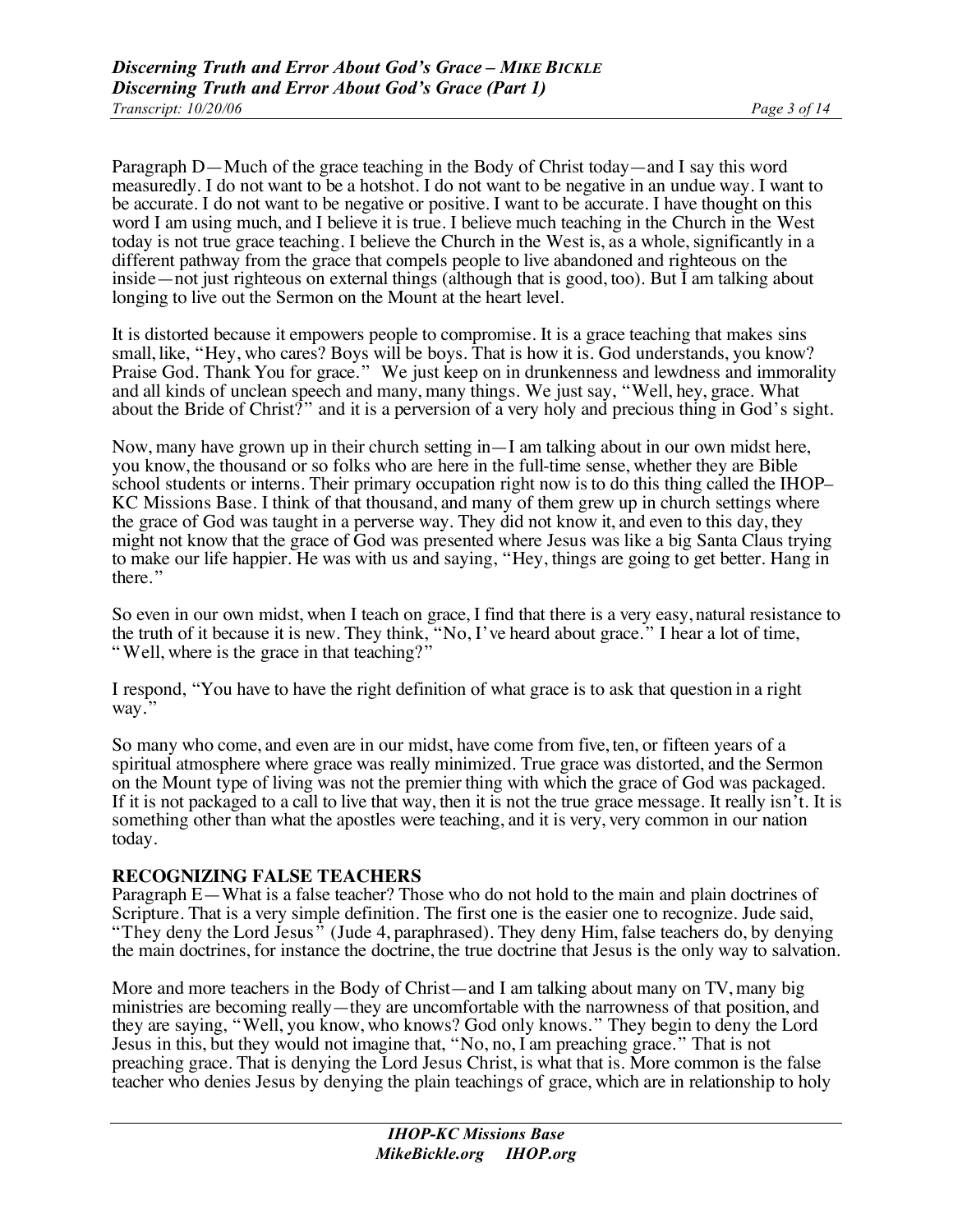living as defined in the Sermon on the Mount.

I have talked to young people for years at IHOP, who say, "Radical. We want to be radical." I like that. But we need to be radical as defined by the Sermon on the Mount, not radical as defined by just kind of radical. Well, what does radical mean? "I do not know. I am just going for God radically." Give me a little more insight on what you are talking about, like what does radical mean? Doing strange things, doing bizarre things?

Radical must be defined by pursuing the eight Beatitudes, Matthew 5:3-12. If we are not pursuing the eight Beatitudes, it is *not* radical Christianity. It is something other than what the Bible set forth as the grace of God. So a lot of people are excited about being radical, but whether that radicalness is rooted in reality or not is not always a concern. I am concerned that our radicalness is rooted soberly in a pursuit of the lifestyle of the eight beatitudes and the Sermon on the Mount.

Jesus defined what radical and basic Christianity is, and there is no other definition that is acceptable besides the one that He gave. He would know best what it is. So there is a lot of energy in the Body of Christ about "radical" and "cutting-edge" and "out there," but if it is not leading us to the eight Beatitudes, it is not radical Christianity. It is a distortion and a deception, even though it may have truth in it.

Paragraph F—This may be a new idea to some of you, but it is important that you get it. False teachers are not only those who are involved in false religions, but false teachers can be born-again believers and still be false teachers. A man or woman can be born again and love God in that general sense, but not uphold the true teachings of Scripture because they are deceived in their heart and they don't know it.

Some of these born-again teachers will go too far. Scripture makes it clear in half a dozen places, really clear, that they will actually lose their salvation. The ones in 2 Peter 2—that is clearly what he is talking about. In the book of Jude, they go too far and they leave the way of righteousness, and they reject the knowledge of Jesus that saved them—it says it really clearly—and they turn to darkness. 2 Peter 2—just read it throughout the whole chapter. Toward the end is where it really gets powerful—I mean, scary powerful. It is whoa, it is heavy, it's sober.

#### **SIZE DOES NOT IMPLY GOD'S BLESSING**

Other false teachers—I am talking about born-again believers, maybe mega-ministries that are growing with thousands joining—it does not matter how many people join. We are not seduced by the size of a ministry and how fast it grows. I have had people make this comment to me because IHOP has been growing a bit in the last few years: "Boy, the Lord is really blessing you. Look at how much you have grown."

I say, "You know, I think it is the Lord's blessing, but do not look at growth and just assume it is blessing."

There are many, many ministries that are growing, and it is not the blessing of the Lord. It is because the ministry is catering to the lust of the people and making them feel good about God in a deceptive way while they live in their unrighteousness. The Bible is clear that many ministries will explode and grow rapidly under this ear-tickling, man-pleasing spirit. It's not the blessing of God. It's actually an allowance of allowing people to live unrighteously, but feeling good about it before God. If a preacher with a big ministry can make you feel good in your conscience while you are sinning, that kind of church will grow rapidly. A lot of people want to be right with God and they want to stay in their sin.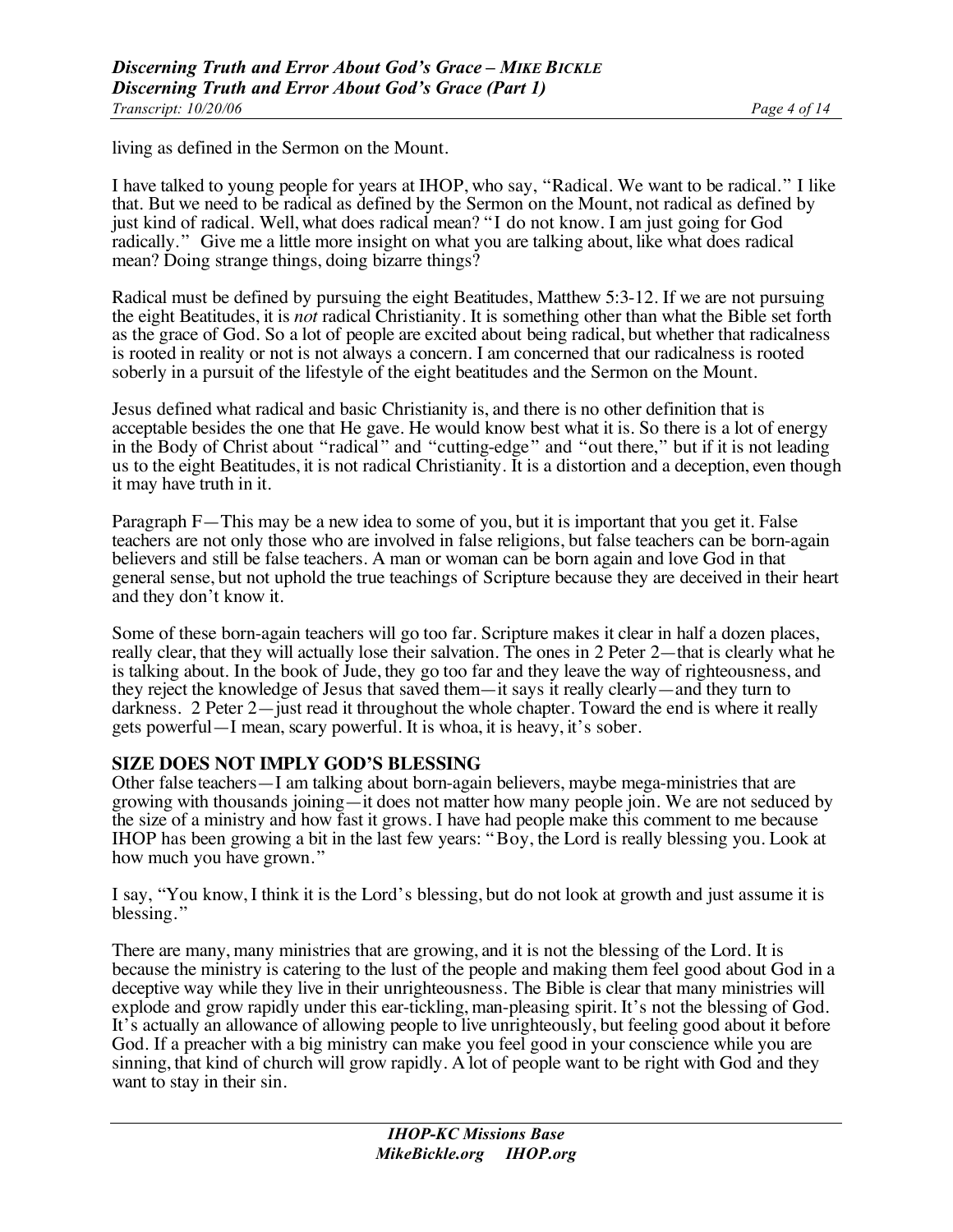So I tell them, "Well, I don't think God is with us because we are growing. That is not the issue. There are other criteria. Don't be seduced by a growing ministry."

It says here in 1 Corinthians 3, talking about ministries, "At the judgment seat of Christ if anyone's work (their lifestyles, choices of the ministry) is burned up at the judgment seat of Christ, that man or woman will suffer loss though they will be saved, yet as though by fire" (1 Cor. 3:13-15, paraphrased). They will keep their salvation, but all that they have worked for in their life and their ministry will be burned up—and there will be many who will stand before God with this description. They will suffer the loss of all they labored for because it was tainted with distortion, significant distortion.

The grace of God is generous if we are sincere about being wholehearted with the Lord. Again, our wholeheartedness is flawed. Our wholeheartedness is fragile. It is not that consistent, but when we find failures in our wholeheartedness and gaps in it, we return back and cry out for help and we are laboring for help. We are trying to find a way to break through, and that is within the definition of wholeheartedness. There is a sincerity in that that pleases the Lord.

There is an area that you cannot get free on in an area of your life and you are concerned with it. It is ever before you. I do not mean every minute of every day. That is not what I mean—but it is a concern, a major concern in your life. It is not a peripheral thing in your life, like, "Who cares?" It is something you think about daily, and you are trying to figure out, "I am trying to fast and pray and get free, and I break my fast, and the Bible is boring, but I am trying."

That is all still within the vein of wholeheartedness. You are still reaching, you are trying, you are taking seriously the Beatitude, "Blessed are those who are poor in spirit and those who are mourning" (Mt. 5:3-4, paraphrased). Those are the first two Beatitudes. You are in the vein of that, and that is pleasing to the Lord.

So don't think the Lord is only pleased when the breakthrough comes. The reaching, the contending, the wrestling, the failing and getting back up and repenting and getting back in the war, the failing again, falling down, getting up, repenting, getting back in the war—all of that is pleasing to the Lord. That is in the vein of wholeheartedness that I am talking about. I am talking about a wholeheartedness that is attainable by you and me, the wholeheartedness that is human-friendly. It is human-friendly. It can be attained by weak people like us.

#### **AVOIDING DECEPTION**

Paragraph G—Today, some large and popular ministries have false teachers, and they use Biblical language. It is really common to use a few Bible verses in the presentation, but let's just read this here in 2 Peter, this very important passage. Verse 1, "There will be false teachers" (2 Pet. 2:1).

Now he is talking—we are in his day, in Peter's day, but they are yet coming in the future. They will be among you. They will be in the Body of Christ. We are not just talking about the Eastern religions, the cults. They are among the Body of Christ, and here is what they will do. They will secretly or subtly introduce destructive heresies.

They do not get up and say, "Hey, I want to deceive all of you today." It is subtle. Again, they present—it is mostly about perverting the grace of God. They teach the grace of God in a way that's contrary to the way that Scripture teaches it, but it's very popular. Again, it is very popular today, this approach is rampant in the Church in the West.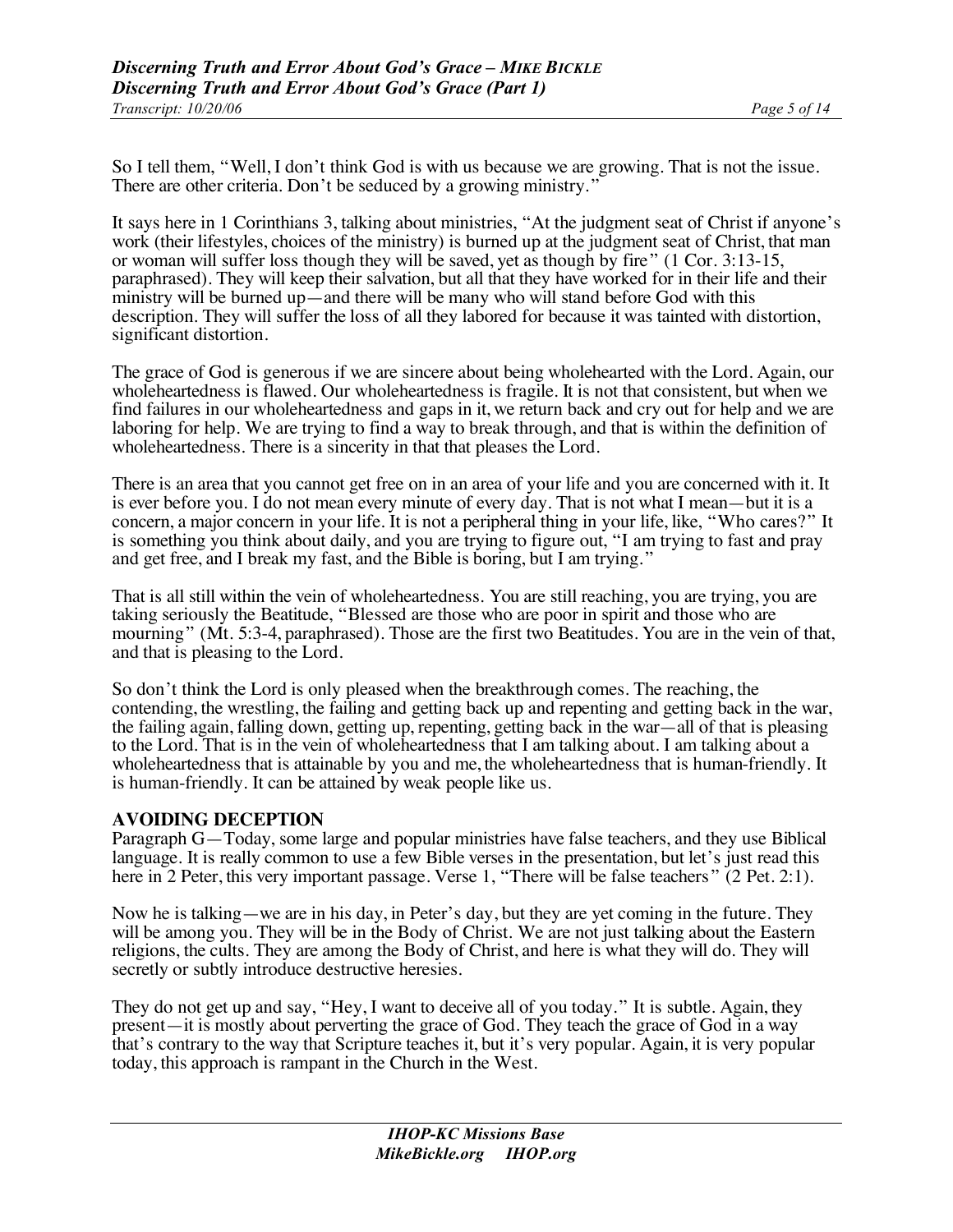Verse 2 (paraphrased), "Many will follow them," They will have mega-ministries. Multitudes will follow them. "They will follow their destructive ways" (2 Pet. 2:2, paraphrased). Their ways are pleasing to the flesh. They will be really soft on sin and really big on covetousness.

Peter goes on to emphasize that one of the main things they will do is to promise people money— that God's reigning in Heaven to give them more money. There is truth in the fact that God blesses with money, but in our nation right now, this doctrine is so exaggerated in so many ministries. It's just rank covetousness wrapped up deceptively in the grace of God and the power of God. It's destructive. It is destructive to people's faith.

Verse 3: "By covetousness they will exploit you with deceptive words. " They teach the Bible in a way that manipulates and deceives and exploits. It's deceptive. They will use the verse and put spins on it and use their grand story, and everybody will buy into it.

Verse 13 (paraphrased): "They are carousing in their own deceptions, and they are feasting with you," meaning, they go to the fellowship dinners. They are right in your midst. They are teaching in your pulpits, and they are at your fellowship dinners breaking bread with you. They are not in some far-away, distant, false religion. They are right in the middle of that thriving ministry.

Verse 14 (paraphrased): "They have a heart trained"—Peter says this over and over, actually— "their heart is trained in covetousness". They are experts in presenting the issues of money using the Bible in a way that feeds their own covetousness and feeds the covetousness of the people listening. They are experts in it. Their hearts are trained in it.

Verse 18 (paraphrased): "They speak great swelling words, but they're empty." They are swelling words of how grand and great it is going to be and how awesome it is. "They are swelling words of emptiness" is what Peter says (2 Pet. 2:18, paraphrased). He says, "Don't buy into it."

"They allure through lust and through lewdness" (2 Pet. 2:18, paraphrased). That is their covetousness and their presentation of the grace of God that reduces the grace of God to where we do not repent. They allure. They stir up people's lust. People like them because of their lust, not because they are anointed. They stir them up through lewdness—in other words, through presenting them with a presentation of the kingdom where lewdness, or immorality, is acceptable. They don't exactly say it, but they just never, ever deal with the issues. People just feel so good in their midst.

"They allure the ones who have actually escaped from error" (2 Pet. 2:18, paraphrased). In other words, these people are in the Church. They have escaped from error through the knowledge of Jesus, it goes on to say. And those are the ones being allured by these false teachers on grace.

#### **GOD'S FORGIVENESS REQUIRES REAL REPENTENCE**

Again, when I think of the thousand people who are in our midst, many of them came from backgrounds where the grace of God was not taught as that which empowers righteousness and godliness at the heart level. They have an idea that it's a blanket forgiveness for whoever asks for it, for whoever wants it. They can get forgiveness.

And as I said last week, and I've got it here later in the notes, that the idea—you hear it all the time—"If you want forgiveness, just ask the Lord."

Well, the Lord will say, "No." Millions ask the Lord for forgiveness, and the Lord's answer is, "No, I am not going to forgive you."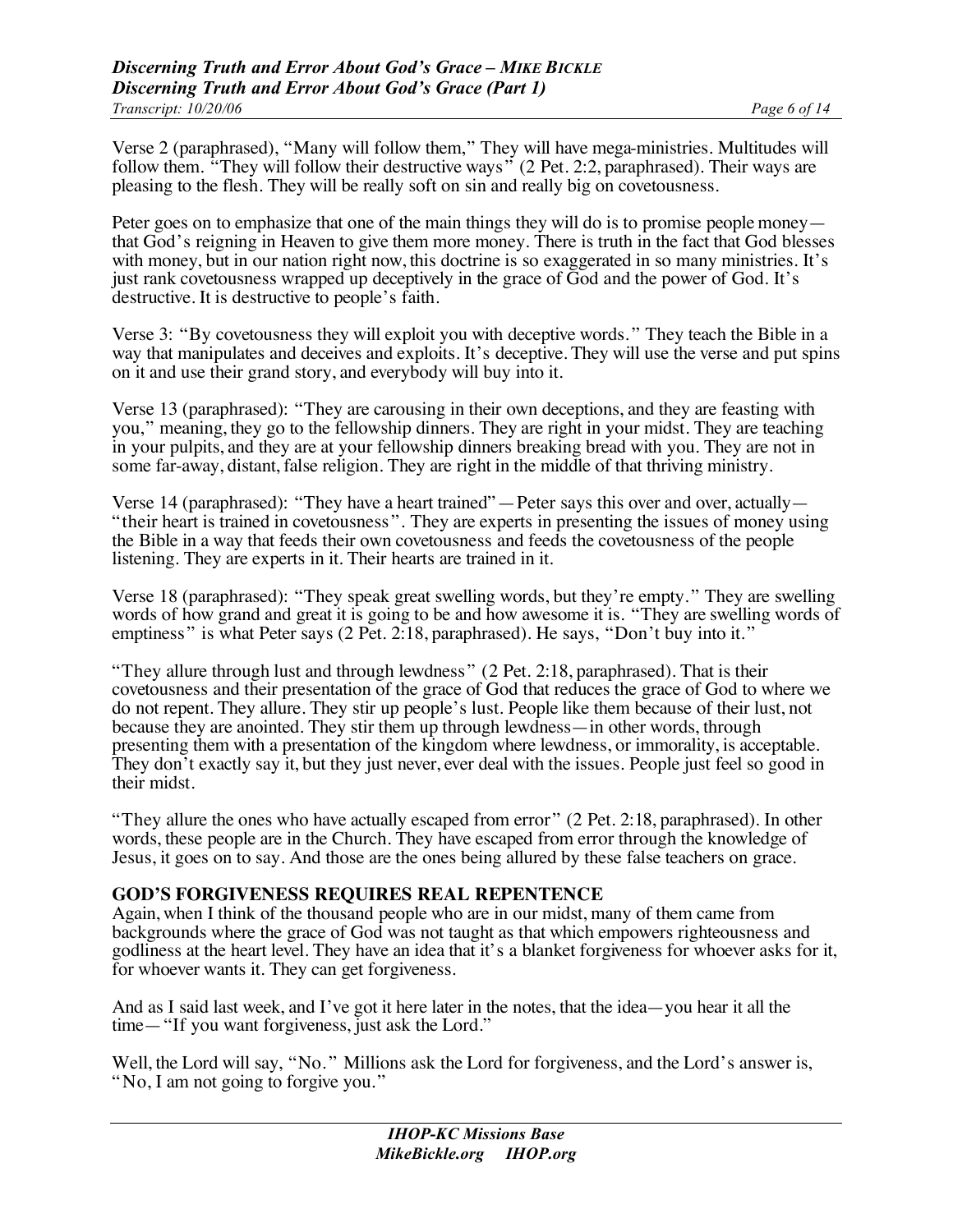" What do You mean, 'no'? The preacher said that if I ask, that's all I've got to do."

You have to repent and ask for forgiveness and give yourself to Jesus. The idea of, "Pray a simple prayer, and ask the prayer, and you are born again..." So much of that is just utter deception. Jesus is a King running a kingdom. We are coming under His leadership the whole of our life. We are not praying a short prayer at the end of a meeting and getting saved. So much of that is falsehood.

Because when the guy says, "Jesus, forgive me," as they repeat the prayer, Jesus answers from Heaven, "No, I won't forgive you. That is the answer right now. But I would like to, but I need a different response from you before I forgive you."

Our repentance does not earn our forgiveness. You could never go before a judge when you're guilty of crimes and tell the judge, "I am sorry," and the judge says, "Well, in that case, you will not go to prison and get the death sentence."

If you stand before the judge and say, "I am sorry," that is not going to get a murderer off of death row. Our repentance in no way earns us salvation, but it is essential that we line up with the King. Again, in our broken, fractured, imperfect repentance—but we are with real energy and effort giving ourselves to walk and obey Him, although our obedience is greatly flawed. Our love is greatly flawed, but it's real and sincere, even in its weakness.

And of course the verse—there are many verses where I can back up where Jesus would tell a person "no" if they asked for forgiveness if they don't repent—of course, the primary one is Matthew 7:22, which I have in the notes, which is where Jesus says, "Many—M-A-N-Y—many on that day will say, 'Lord, Lord,' and I will say, 'I never, ever knew you' "—which translates to, " When you prayed the sinner's prayer, I told you 'no'. I never knew you." Many will claim to know the Lord because they took the word of the preacher, and the Lord will say, "I did not know you. They did not tell you My Word. They gave you a false offer."

#### **THE FALLING AWAY**

Paragraph H—The Scripture prophesies of spiritual compromise, and there are many passages. I just put a few up there to let you see. It is a big subject. It is a big subject in the New Testament. It says in 2 Thessalonians 2:3 (paraphrased), "Let no one deceive you by any means. The day"—that means the Second Coming—"the day of the Lord will not come unless the falling away comes first and then unless the Antichrist is revealed." The man of sin is the Antichrist.

The falling away is as big of a sign—the great falling away—as the appearing of the Antichrist. Those are the two biggest signs of the generation the Lord returns; one is the massive falling away. This is not a "trickling out." This is a massive, wholesale falling away from the faith globally. It's called "*the* falling away." It is not a trend for two thousand years through Church history. It is a definitive sign that the Lord is about to return. It hasn't happened yet. We can see the beginnings of it, but beloved, this is real, and it will come with a false teaching on grace.

It says in 1 Timothy 4, "Now the Spirit expressly says in the last times, in the latter times, some will depart from the faith"  $(1 \text{ Tim. } 4:1, \text{paraphrased})$ —not all, by any means, because the Church is going to have a great revival at the same time, but some will depart from the faith. Now, Paul said the Spirit explicitly, or expressly, says this. I wonder what that means. Paul says, "Well the Spirit said it. No, He *expressly* said it. He put exclamation points on this. There *will* be some that fall away worldwide.'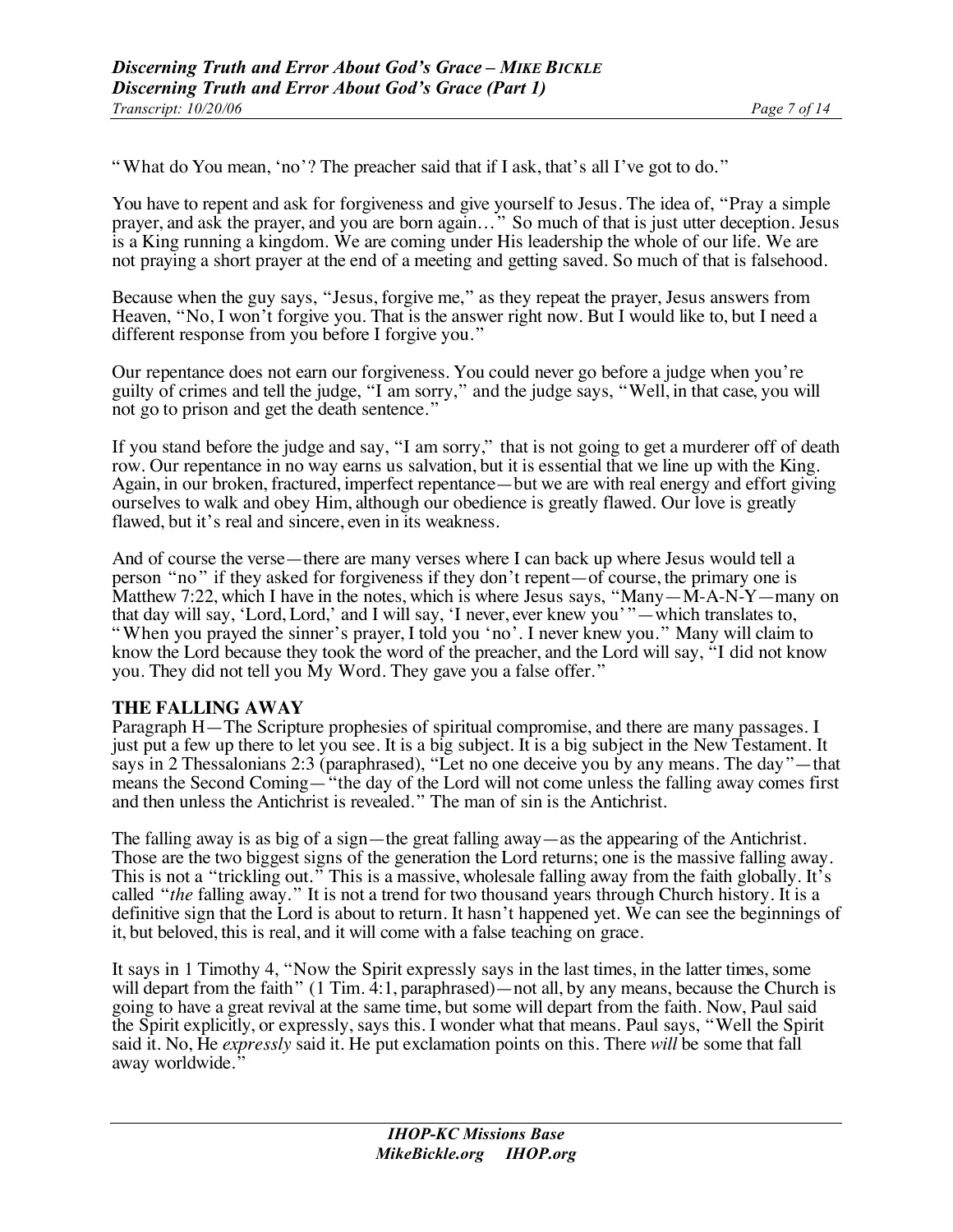Why are they going to fall away? They are going to give heed to deceiving spirits. They are going to pay attention to lies about the Bible—and there is no subject more lied about than the subject of the grace of God. That's the subject that people are so confident that they understand, and when something does not suit them: "That is not grace." That's the wholesale answer for everything that touches and stirs up their laziness and lust. When their laziness, covetousness or lust is infringed upon, the answer is, "What about grace? Because grace would never infringe upon my lust."

Yes, it will. Grace will move in decisively and invasively to confront our lust. That is the teaching on the grace of God, but so many don't understand this. Again, the most common deception today in the Church is their confidence in understanding the grace of God as that which is not dynamically related to the pursuit of wholeheartedness.

2 Timothy 4, "For the time will come when they will not endure sound doctrine" (4:3, paraphrased). The Church won't endure it. Sound doctrine—they will say, "I can't take it anymore." Sound, Biblical teaching—a call to wholeheartedness—will so offend them that they will just bolt. They cannot take it. It will create pressure on them, and this is bad that it creates pressure. It should create conviction and then revelation, but it creates a pressure that they cannot endure anymore, saying, "It is fanatical. It is ridiculous. This is legalism," and they all bolt.

They will, according to their own desires, find teachers who will satisfy their lustful, covetous, and lazy spiritual living. They will find doctrines and people who will make them feel good about the way they live.

It says, "They will search out teachers for themselves"—verse 4 (paraphrased)—"they will turn their ears away from truth." We are talking about believers will do this.

Roman numeral II. Now you say, "Boy, this isn't very positive." Actually it is. Actually it is. The reason it is positive is because the distorted message of grace never brings power to people's spirits. There are so many sincere believers who are not wholehearted, but they don't even know that they are not, and their spirits don't feel the presence of God. The grace of God is not operating in any kind of abundant measure on their heart. They're bored, and God is boring, and the Word is stuck, and they just don't—nothing feels right.

They need grace on their spirit, and they're not going to get it by someone telling them lies about how good they are doing. They need to war and wrestle and break through, and they can have the grace of God on their spirit, and then they feel that brightness and that spark of God in their inner man.

This is very kind, because the other approach leaves us spiritually bored and spiritually barren and with a depressed spirit. God has more for us, but it's the real grace teaching that has power on it, and I am jealous as a shepherd that people have power. I am jealous for people's greatness in God. Like I said last week, I am contending for your greatness. I want you to enter into the things of God that will make you great in His sight. You will stand before Him with boldness on the last day because of the way that you lived. Of course, our boldness is because of what He did on the cross, but I am talking about something separate from that, that when the Lord reviews our life, we have confidence that we have lived in meekness and righteousness in our days on the Earth.

#### **THE DIFFERENCE BETWEEN GRACE AND MERCY**

Paragraph A—The difference between grace and mercy. Mercy extends forgiveness. Grace imparts power. Grace is about power. Mercy is about forgiveness. The teaching of grace isn't mostly about forgiveness. In the most general sense, you could fit everything under grace, but in a very specific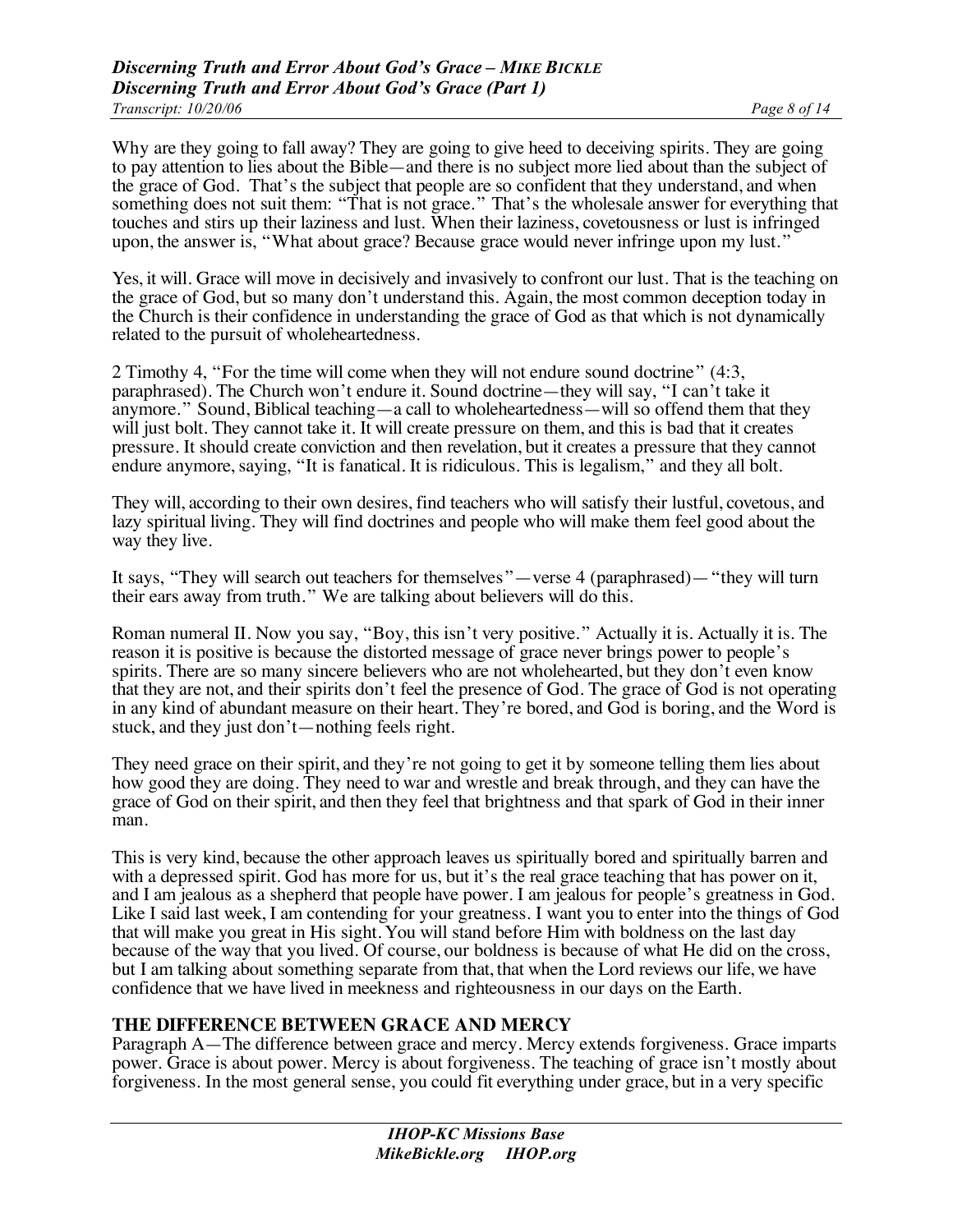way, mercy is the forgiveness message. Grace is the empowering to walk in victory message.

Hebrews 4, let's look at that. It distinguishes grace and mercy. It says, "We come boldly to the throne of grace" (Hebrews 4:16, paraphrased), and we can get both of them. We can get forgiveness, *and* we can get power. When we come to the throne of grace, we want power on our spirits. We want power on our mind. We want our mind to have a revelatory spirit. We want the Holy Spirit to give us the spirit of revelation is what I am trying to say. We want power, we want grace, *and* we want mercy. We want both mercy and grace. We need both of them.

Paragraph B.—Mercy is *not* receiving what we deserve—in other words, the removal of something negative, the wrath of God. When God gives you and I mercy, He is causing the situation—He is removing the negative thing we deserve, wrath. He is removing what we do deserve. That is like— that's good.

We need mercy all of our days. King David said, "Mercy will follow me all the days of my life, because I need mercy" (Ps. 23:6, paraphrased). We will need forgiveness up until the final moments. We need mercy all the days of our lives.

I love mercy, but people tend to confuse the two. Grace is receiving what you don't deserve receiving an impartation of the positive, the power of God. So mercy—we avoid what we do deserve; we escape what we do deserve, wrath. Grace, we get what we do not deserve, God's power.

Grace inspires us to repent. When we touch the real grace of God, we are hungry to go deeper in our repentance. And repentance is a lifelong thing. There is no such thing as "a season of repentance". It is like in a world champion, a world-class runner, a miler, who runs the mile run. There is no such thing as, you know, the time when they work out. A world-class runner works out all around the year. The big race is coming up next year. It is not like they work out before. They work out all the time. It is like Paul paralleled his life to the life to the life of a marathon runner, or a race or a distance runner.

Some people talk about repentance like, "Man, you know, there is a season of repentance."

I respond, "No, we repent a little bit every day, and if we get behind on it, then we might have a big season of repentance because we haven't been giving ourselves to it on a regular basis."

We will never be in a place where God is not calling us to repentance. Someone comes to me and says, "The Lord says He's calling us to repent."

I say, "Of course He is. He is calling us to repent and He is calling us to revelation. That is—every day that's the word. Of course it is."

The idea that there's a time where we are not repenting as a main thing the Lord is calling us to that week is a strange idea. Repenting is like peeling an onion. It's layer by layer and you cry each step of the way. But here's the problem with that onion. We think just kind of naturally, we assume that onion is one foot in diameter, it is an onion about the size of a basketball—but that onion is about a mile in diameter. We'll be peeling that onion our entire life, but every time we repent, literally, I mean it goes a layer more. It really does. We are crying all the way to the center. You know, five or ten years later, we think, "Wow," because we have this idea that the onion is only about the size of a basketball, but no, it is about a mile in diameter.

The Lord thinks, "Well you are eight inches down. You only have another mile to go to get through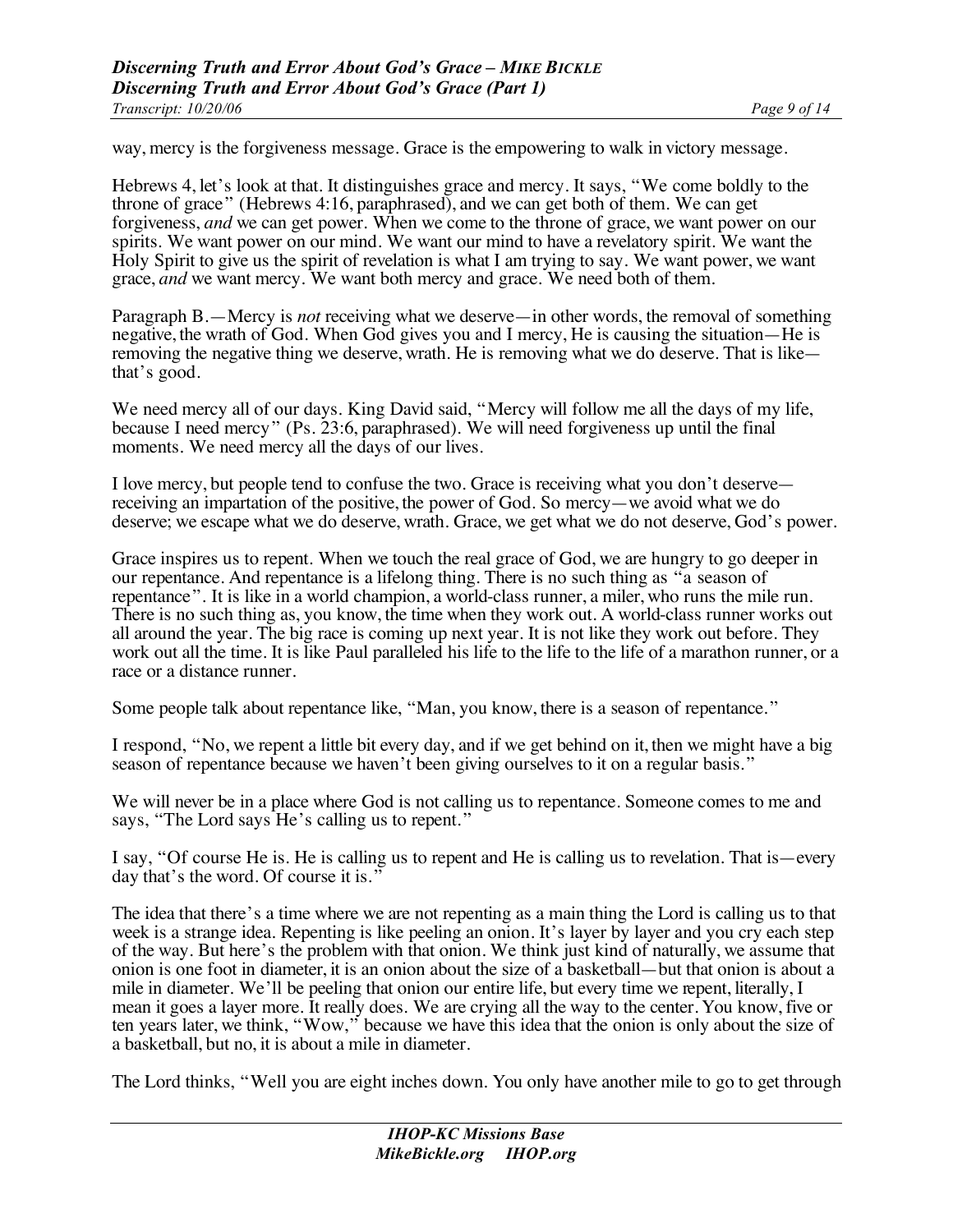this whole thing." I see my sin more clearly at thirty-five years old in the Lord than I did at five years old in the Lord. I am closer to the Lord, I am walking in greater purity and greater revelation, and I have more insight as to the sin in my heart than I did ten and twenty years ago. We're peeling an onion.

We are always called to repentance. Our entire life we are called to repentance, just like the athlete, the champion runner is called to work out as long as they're in that career, in that pursuit of the gold medal at the Olympics-type deal.

## **A BIBLICAL PICTURE OF GRACE**

Ok, let's look at a couple of these verses. In 2 Corinthians 12:9, the Lord is speaking to Paul, and He says, "My grace is sufficient for you. My strength is made perfect in weakness' (paraphrased). Paul is not—I mean, Jesus is speaking to Paul the apostle in this passage. When it says, "My grace," Jesus is speaking. Jesus' grace is sufficient for you, Paul. He is not saying, "My *forgiveness* is sufficient for you." He is saying, "My power on your spirit is sufficient for you to get through this trouble, this thorn in the flesh." He's not talking about forgiveness right here.

Let's go down to Romans 6:14: "For sin shall not have dominion over you." Why? "Because you're under grace," that's why (Rom. 6:14, paraphrased). Sin cannot rule your life because you are under the grace of God. He is not saying, "because you are under the *forgiveness* of God. " Well, you *are* under the forgiveness of God, but that's not his point. He says, "Sin cannot rule in your heart because you are operating in relationship to the grace of God."

So Paul sees the misunderstanding in his day, verse 15 (paraphrased): "What then? I know what some of you are thinking; 'We will sin more because we are under grace.' " Because they misunderstood in Paul's day that grace meant forgiveness. He says, "No, you can't sin more to get more grace. That is not how it works. May it never be! No, that is the wrong idea. Grace is the power to overcome sin. It's not an insurance policy while you're sinning. That is not what grace is" (Rom. 6:15, paraphrased).

Paragraph D—Look at the passage, Joel 2: "Turn to Me with all of your heart with fasting, weeping, and mourning. Tear your heart"— "rend" is the word "tear"— "not your garment, but tear your heart and return to the Lord" (Joel 2:12-13, paraphrased). The grace of God teaches us to tear our hearts.

As I put in my notes here, very little understanding of this is in the Western Church. The grace of God is mostly fire insurance. It's an insurance policy to make us happy while we are sinning. That is not the grace of God. That is a distortion and a deception. Tear your heart.

Jesus said it differently; He called it spiritual violence. I am talking about Matthew 11:12. He said, "The spiritually violent will take it by force" (paraphrased). In Matthew 5 He said, "Pluck your eye out. Cut your hand off" (Mt. 5:29-30, paraphrased). He is talking about the same thing. We are talking about a seriousness about the issues in our heart. If gossip has got a stronghold in your heart, if complaining is a stronghold in your heart, if immorality is a stronghold, if alcohol is a stronghold—whatever it is, beloved, tear your heart.

"Cut your hand off. Pluck your eye out," is the language of Jesus. Now, He did not mean to literally pluck your eye out or cut your hand off. He meant, "Be radical until you get to the bottom of this issue."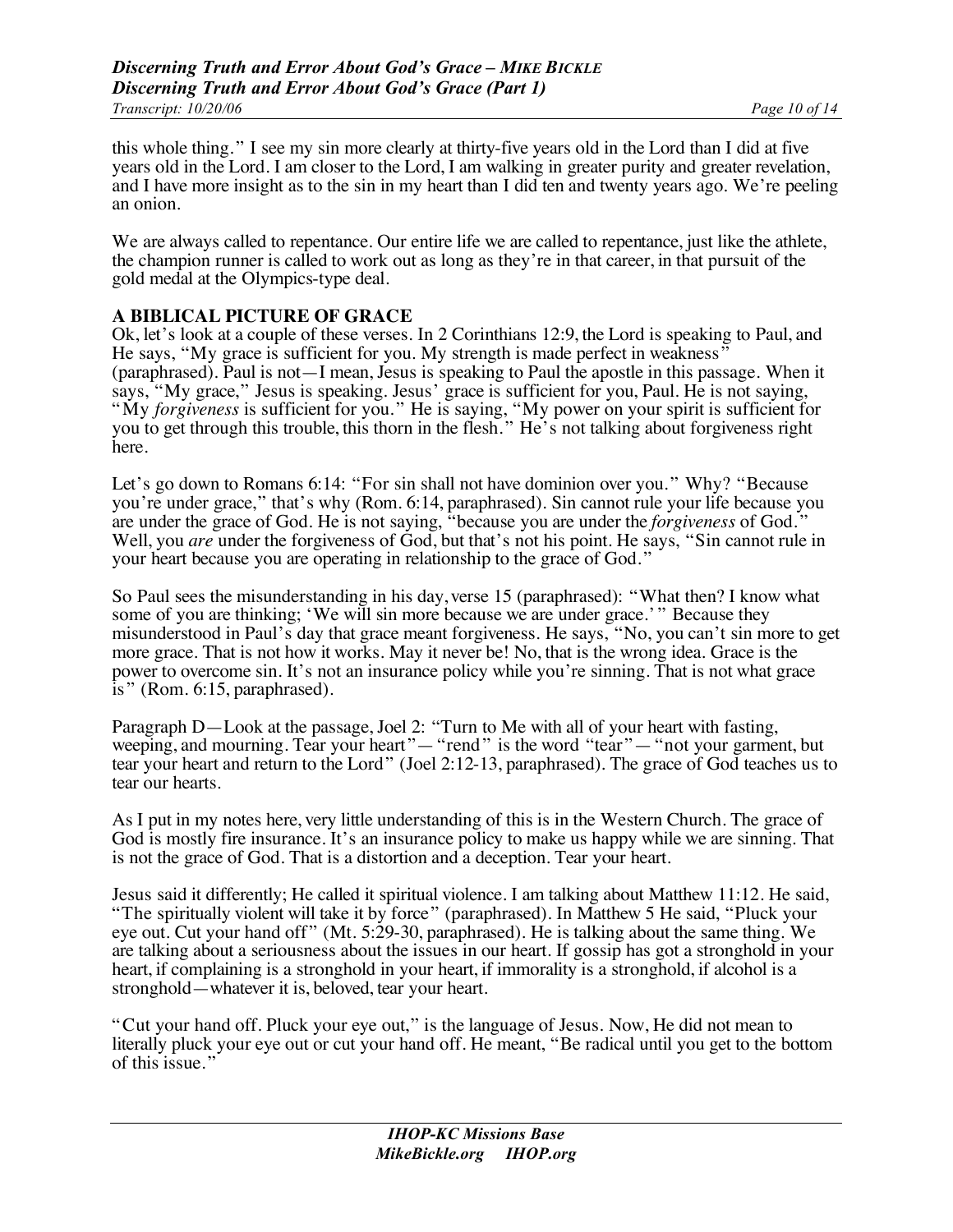It is not, "Well, I am under grace anyway." That is not a Biblical approach to an unsettled sin in our lives. We are to be aggressive about getting our tongue under control, our eyes under control, and our humility in place. These are huge areas that the grace of God is able to give us power, but we have to tear our heart—meaning, when I repent of an issue that's been a bigger issue in my life, not just the peripheral issues, it hurts. I don't like it. I really understand what Joel meant, "Tear your heart."

It is like, "Ouch! You got it. That cannot be grace. It hurts." No, this will give you power to go to the end of the matter if you will stay with it. Grace is not a guarantee that it will not hurt. Grace is the power to help sustain you until the surgery is over.

Whatever areas in your life, God will give you power over it. Sin cannot have dominion over us if we will go hard after God and stay with it. It may take us some years to get to some of these core issues.

#### **GOD'S LOVE AND PATIENCE**

Let's go to Roman numeral III. We will not finish all the notes. I will just go a couple more points here, and then we will end it and leave you with the notes to read on your own later.

Roman numeral III—Some important distinctions. God loves, God so loves the world. He loves the unbelievers, people with no regard. He loves them. He has passion. He is a Lion. He has a roaring desire. He wants the world enough for Jesus to come. God really, really loves the world. There is no question. He loves unbelievers, but that doesn't get them off—that does not solve their problem. It provides an answer if they want it, but it doesn't—it provides. His love is what caused Jesus to come.

Paragraph B. Ok, now we know He loves us. Let's go to the next thing. God is patient with people who do not repent. He is tender in His patience, but beloved, don't confuse His patience with you, or one you are ministering to, with His approval. His tender patience is not the same thing as His approval.

He's—I mean, Paul said it right. His patience is amazing. Paul said in Romans 2:4 (paraphrased), "Do you despise the riches, the wealth of God's goodness and forbearance?" The word "forbearance" is the same word as "patience" or "longsuffering". The idea of patience is in both of those.

Did you know that God has a wealth of patience, that a person gets on a certain path and one year turns to two, to three, to four, to five, and the Lord has not done anything about it? I should put a verse down here, Ecclesiastes 8:11 (paraphrased), "The foolish man says because the sentence of judgment is not executed quickly, 'God is not going to judge me.'" The foolish man says, "Because God's letting me get away with this, hey, I might be getting away with it." Ecclesiastes 8:11 says that the foolish man says that because the sentence of judgment is not executed quickly because God, according to Romans 2:4, is giving you a wealth, a *wealth*, of patience. Why? To lead you to repent, to give you time to repent. He does not want things to go badly for you. He really will go the  $n<sup>th</sup>$  degree in His patience, but His patience is not His approval.

I have in paragraph B., Revelation 2:21, which is a very interesting passage. In Revelation 2:21, Jesus is talking to the church, and He says, "You tolerate Jezebel. You let Jezebel and her teachings on immorality, you let that teaching go in your church" (paraphrased). Jesus says, "I even gave Jezebel time to repent." The Lord even gave *Jezebel* time to repent. Isn't that amazing?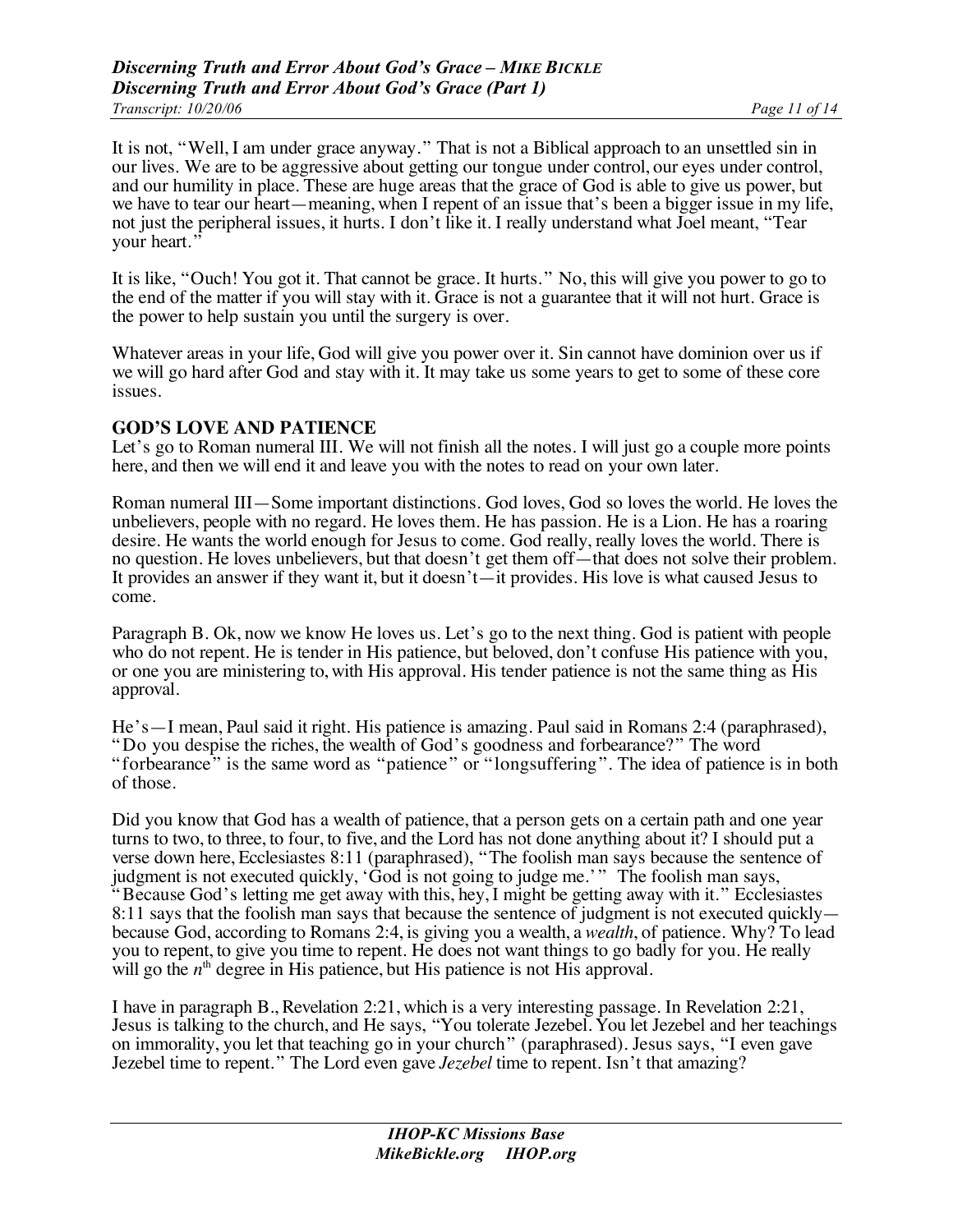He continues, "If she does not repent, I will kill her, and I will kill those who participate. I will kill them physically. Believers in the church of Thyatira, if they don't repent, I will kill them with sickness" (Rev. 2:22-23, paraphrased).

" Well, Jesus does not put sickness on people." I guarantee you He does. That is not His main method of discipline, but He said, "Tell them that I will send sickness and kill them—people in the Church." The devil sends sickness, and Jesus may use the devil. You know, Jesus can do it any way He wants, but He told them, "If they don't get out of immorality, sickness will come and kill them. You tell Jezebel I have been kind to her." He does not say that, but that is the meaning of "I have given her time to repent."

Beloved, if God gives Jezebel time to repent, He is a kind God. But His patience is not supposed to make us frivolous. It is supposed to make us understand His kindness so that we will repent.

We don't despise His wealth of patience; we thank Him: "O God, I deserve, I should be in big trouble. I am—this is the week I am done, done, done," and maybe you won't be done. Maybe you will end up doing it next week too, but you mean it and you are going hard. You are doing, "Blessed are they who are poor in spirit and mourning." You are going after this thing. You're attacking it. You mean it for real, because, beloved, you do not want to take Jesus' patience for granted. The wealth of His patience, the riches of it, is to lead you and I to wholeheartedness, called repentance.

Here is the passage I talked about earlier. Jesus refuses to forgive those who ask for it if they refuse to repent. The classic passage is Matthew 7 (verses 21-23, paraphrased)—"Many,"—not a few, but multitudes; I think it will be millions—"will say to the Lord on the last day"—and He is not talking about them as someone who fell away.

He is saying, "I never knew you."

"No, I went to the revival. The evangelist said, if I said this prayer—and I did."

Jesus says, "I never—I did not say yes back. I never knew you." Multitudes will have that confusion on the last day.

#### **WE CAN HAVE ASSURANCE OF GOD'S ENJOYMENT OF US**

Paragraph D—We *can* have the assurance, and this is where we really emphasize here at the IHOP–KC Missions Base. Letter D—this is one of our real pillars here, that we can have the assurance that God enjoys us even in our flawed obedience and our weakness, but only in sincerity, though.

Someone says, "I don't know if I am sincere." Good, go make sure that you are.

"How do I know?" Well you get your Bible and go after it with God. I do not mean you are going to find verses in the Bible that say, "You are now sincere." That is not what I mean, but you search it and say, "God, I am in turmoil. I am wrestling. I don't know if I am sincere. I've got to settle this. "

Beloved, a little bit of that will not hurt you. After all, it is your eternal destiny, and you're standing before the mighty God. Some people think that anything that is disturbing cannot be the grace of God. I say, no, a whole bunch of people need to get stirred.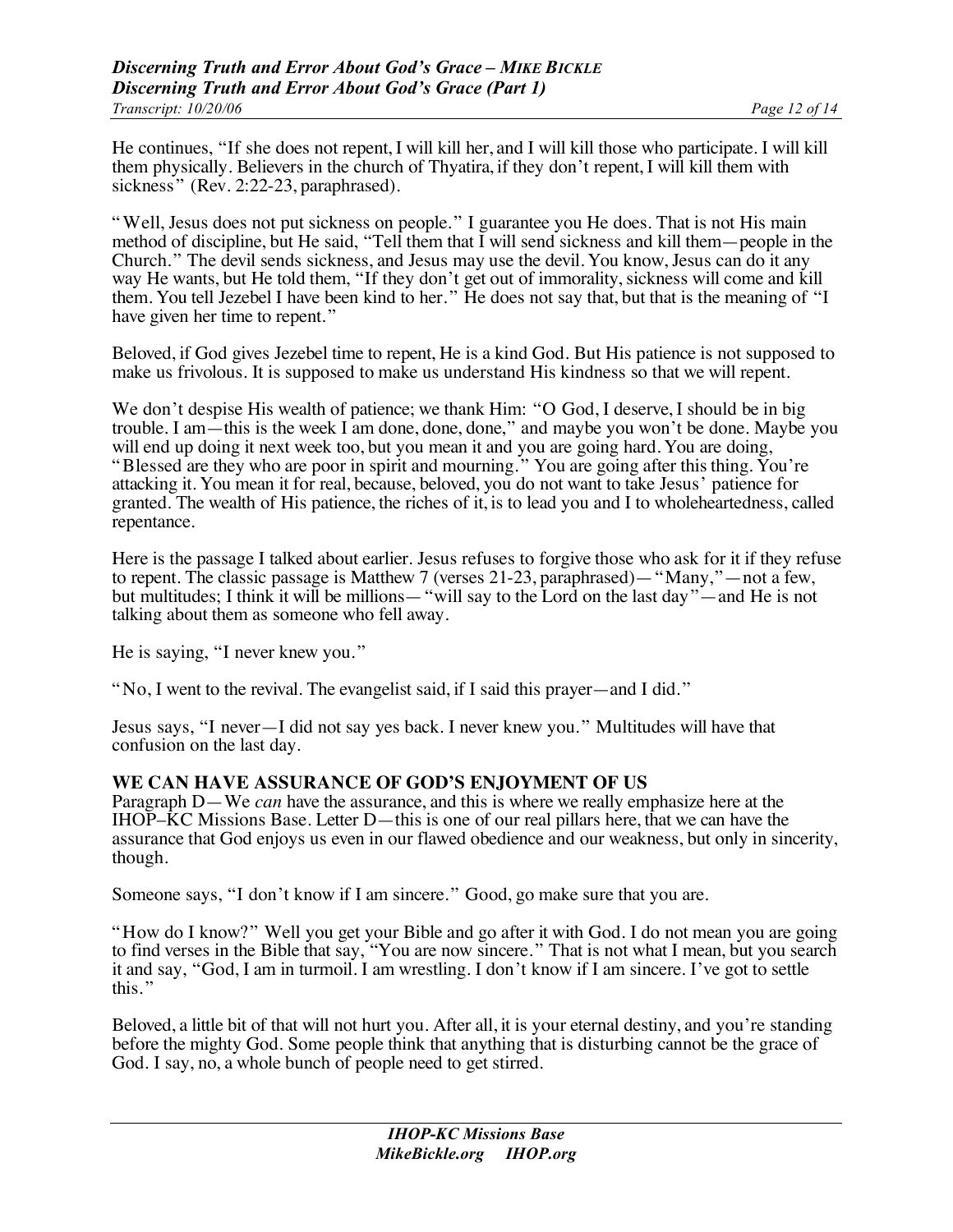A guy comes to me and says, "I am not sure if this is right or wrong."

And I reply, "I am not sure either, but you know what? A week or two or three, or a month or two, you'll have it sorted out. You might be really preoccupied for two or three months, but you will really sort it out. If you care enough, I promise you that you will sort it out. The Holy Spirit will bear witness to you and make it clear. You may not have peace about it for a few months—so what? You are an eternal being. He is the God of glory. It is your relationship. I think it is worth a couple months. You might even miss a few TV shows, but you know what? It is really worth the hassle."

"But that can't be grace because I am unsure. I am uncertain."

"No, that's the grace of God stirring you, because it is the most powerful thing you have—your heart, your inner man." Beloved, you want to steward it. We can have the assurance that God really enjoys us long before we mature, but it is only in context to sincerity—going hard after the Lord.

Our repentance and love for God can be sincere while it's still fragile and weak. Grace gives us confidence. I do something, say something, think something, repent of it, and grace gives me confidence *that moment* that I am a first-class citizen in God's sight. Grace gives us a new beginning as a first-class citizen, but it is when we repent.

A cry for grace without repentance is a vain cry. Someone says, "Lord, forgive me." I mean, a cry for mercy without repentance is vain. We have to repent. We really do have to repent. Jesus is a King. He is not only a "fix the Western world Christians" leader. He is a King with a kingdom, and He means it.

We *really* lose our rights over our time and money and our bodies. We *really* lose our rights, and many believers have no revelation that a King is over them and they are slaves. That has never crossed their minds, ever. They want a good deal because Jesus died, and to get on with the business and put a little Jesus salt and pepper shaker, just to kind of spice things up. They have no revelation that a King owns them and they are a slave to a King. That has never crossed their mind, because the Gospel has never been preached to them clearly.

Well, even though God enjoys us in our weakness, He will still discipline us. The fact that God enjoys us, and that God is looking at our sincerity, does not mean He will not still discipline us. As a matter of fact, in Proverbs 3 it says, "God corrects the ones He loves like a father in the son he delights in. He corrects us *because* He delights in us, *because* He is enjoying us" (Prov. 3:11, paraphrased).

Well, we could go on and on. I think we are going to end with that. Let's go ahead and stand.

I mean this really sincerely. This right approach to the grace of God will cause you to position yourself to get your spirit touched by the power of God.

This approach to Christianity that is not wholehearted has no power in it in the inner man, and we stay stuck and bored and depressed, and our spirit never becomes alive with power on it. This idea that someone is doing you a favor by changing the truth and distorting it to make you feel better today is a really terrible thing, because it is keeping your spirit powerless of your Christian life.

I want to invite anyone in the room who is saying, "Yes, I need to repent today, because, like you said, we are peeling that onion and we are going to cry all the way to the middle."